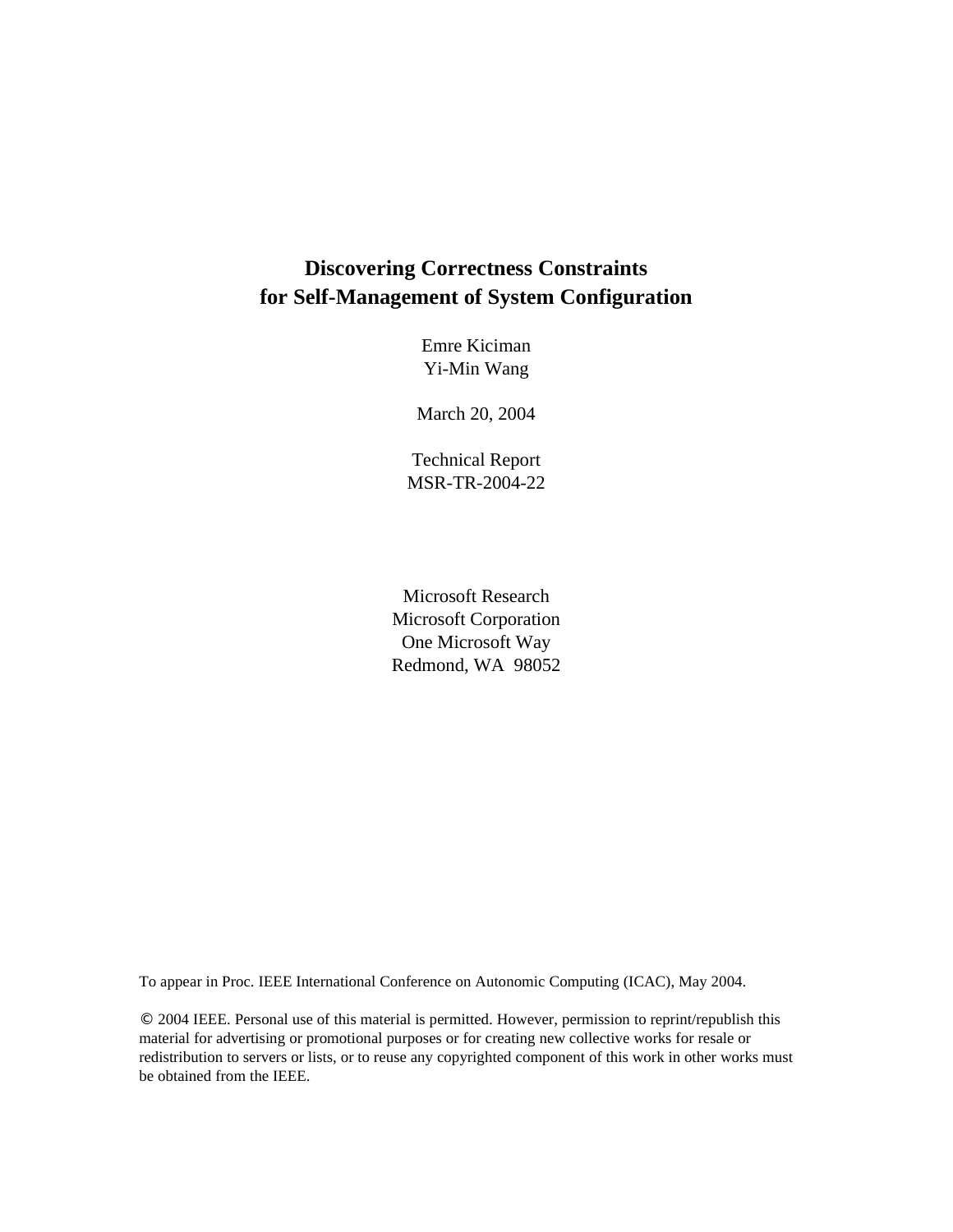# **Discovering Correctness Constraints for Self-Management of System Configuration**

Emre Kıcıman and Yi-Min Wang emrek@cs.stanford.edu, ymwang@microsoft.com

## **Abstract**

*Managing the configuration of computer systems today is a difficult task. Too easily, a computer user or administrator can make a simple mistake or lapse and misconfigure a system, causing instabilities, unexpected behavior, and general unreliability. Bugs in software that changes these configurations, such as installers, only worsen the situation. A self-managing configuration system should be continuously monitoring itself for invalid settings, preventing the bugs from harming the system. Unfortunately, while there are many constraints which can differentiate between valid and invalid settings, few of these constraints are explicitly written down, much less written down in a form usable by an automatic monitor. We propose an approach to automatically infer these correctness constraints based on samples of known good configurations. In this paper we present Glean, a system for analyzing the structure of configurations and automatically inferring four types of correctness constraints on that structure.*

## **1. Introduction**

Misconfigured systems are a significant source of problems in computer systems today. Whether they originate from user mistakes, application errors, or corrupted data, these misconfigurations cause serious problems for system reliability. In [9], Oppenheimer studies failures at three large Internet services and finds that configuration errors were the largest category of operator mistakes that caused end-user visible downtime. Studies of wide-area network systems indicate that misconfigurations in BGP are responsible for almost 3 of every 4 BGP routing announcements [8]; and that misconfigurations are a significant cause of extra load on DNS root servers [1].

We focus on configuration data stored in the Windows registry, including both application configuration information and operating system configuration. In [5], Ganapathi et al. study problems related to the Windows registry, and find that faulty configuration data in the registry can cause a variety of failures, such as causing general system instability, hiding criticial functionality from a user, or causing normal functionality to have unanticipated side-effects. These misconfigurations can occur for any number of reasons: an application installation or uninstallation might fail, leaving behind an inconsistent configuration or corrupting the configuration of other components of the system; a malicious or buggy program might corrupt a user's configuration; untested interactions between different versions of a library or program might cause configuration inconsistencies; or a user might not be aware of all of the side-effects of a setting and simply misconfigure the system.

An important part of a self-managing configuration system is prophylactic monitoring of the registry for possible problems. In their study of Windows registry problems [5], Ganapathi et al. find that over one third of the problems studied could be proactively detected and diagnosed by monitoring the registry for known problems and their signatures.

The difficulty in monitoring for problems is knowing what the monitor should be looking for. As shown in Figure 1, a monitor can use both positive and negative identification to detect possible problems. The positive identification approach is to monitor for known signs of problems. For example, if we know that a problem occurs when a particular configuration value is set to '0', we can watch for that change and possibly block it. Positive-identification depends on having a large list of known problems to watch out for. While this works well for detecting well-known problems, we also want to have the ability to detect potential problems that we have not seen before.

Negative-identification provides the ability to detect these unknown problems. Rather than looking for signs of known problems, we build constraints that describe what a good configuration looks like based on a training set of believed good snapshots of registries. When these correctness constraints are broken, we can assume that the registry is also broken, even though we may not have seen the specific situation at hand before. Unfortunately, very few of these correctness constraints are documented, and given that there are over 200,000 settings in the registry of a typ-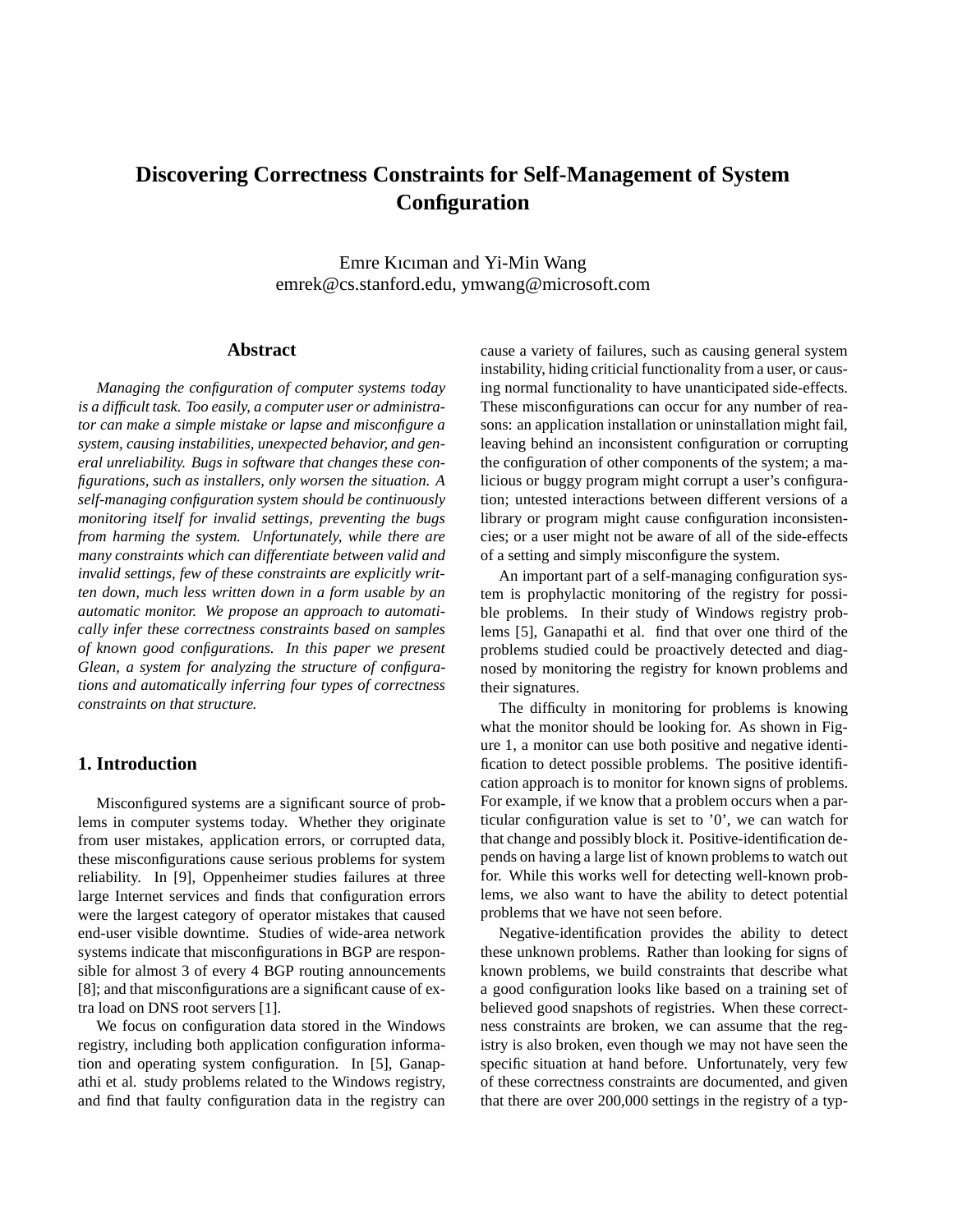

**Figure 1.** Positive detection looks for known indications of bad registries, but cannot detect problems not seen before. Negative detection applies correctness constraints that describe good registries and detects registries that do not meet these constraints as bad. Negative detection cannot, however, detect a bad registry that otherwise meets the correctness constraints.

ical machine, manually generating the constraints on these keys is simply not feasible.

In this paper we describe Glean, a system for automatically learning correctness constraints to use in negativeidentification of problems. We present three contributions in this paper:

- 1. A method of discovering classes of configurations within a registry, imposing extra structure useful in inferring generalized correctness constraints.
- 2. Algorithms for inferring four kinds of correctness constraints on configuration settings.
- 3. An evaluation of these discovered constraints, based on an analysis of a Product Support Services database, describing problems encountered by customers and solved by the product support teams.

Section 1.1 presents a short background on the Windows registry. Section 2 provides an overview of Glean's approach to inferring consistency constraints. Sections 3 and 4 give the details for discovering configuration classes and learning correctness constraints. We present our results and evaluate our system in Section 5, and conclude with a discussion of related and future work.

## **1.1. Background: Windows Registry**

The Windows registry provides centralized storage for information and settings about the hardware, operating system, applications, users, and user preferences on a Windows PC. The registry provides a hierarchical structure for settings, allowing keys to have subkeys and named values, similar to the directory and file structure of a file system, as shown in Figure 2. It is up to clients of the registry to decide how to organize their own settings, though some conventions are generally followed. For example, vendors usually place their user-specific application settings underneath the key \HKEY\_CURRENT\_USER\Software\[VendorName].

For the purposes of our analysis, we use a slightly modified representation of the Windows registry structure. Rather than having hierarchical sets of keys containing *<name,value>* pairs, we add the name of the value as a leaf key in our tree of registry keys and assign values directly to the leaves in our tree. This minor change simplifies our model, without causing loss of information contained in the registry.

## **2. Glean Approach**

The Glean approach to generating correctness constraints is to analyze snapshots of "believed-good" registries in two stages. First, Glean searches for repeated groups of configuration settings in these registry snapshots to infer the existence of general classes of configuration settings. These *configuration classes*, directly identified by their common structure, form the basic unit of many of the constraints that Glean learns.

An example of a configuration class is the group of keys used to store information about each type of file (text files, GIF images, etc.) registered with the operating system. Each of these file type registrations uses many registry keys grouped together to describe, e.g., how to open the file. The same key structure is reused for each file type registration.

Once Glean finds these configuration classes, it searches for rules that describe the constraints and invariants on them. We hypothesize specific constraints based on the data in our registry snapshots, and validate our hypotheses against all our snapshots before fully believing it and asserting it as a constraint.

## **3. Configuration classes**

Configuration classes are a natural first building block to discovering more about the structure of the information stored in the Windows registry. We know that many types of information stored in the registry, including software registrations, per-user account information, and hardware settings among others, are all repeated for each instance of the entity they describe. Discovering this extra structure within a registry allows us to create general configuration constraints that apply across all of the instances of a class.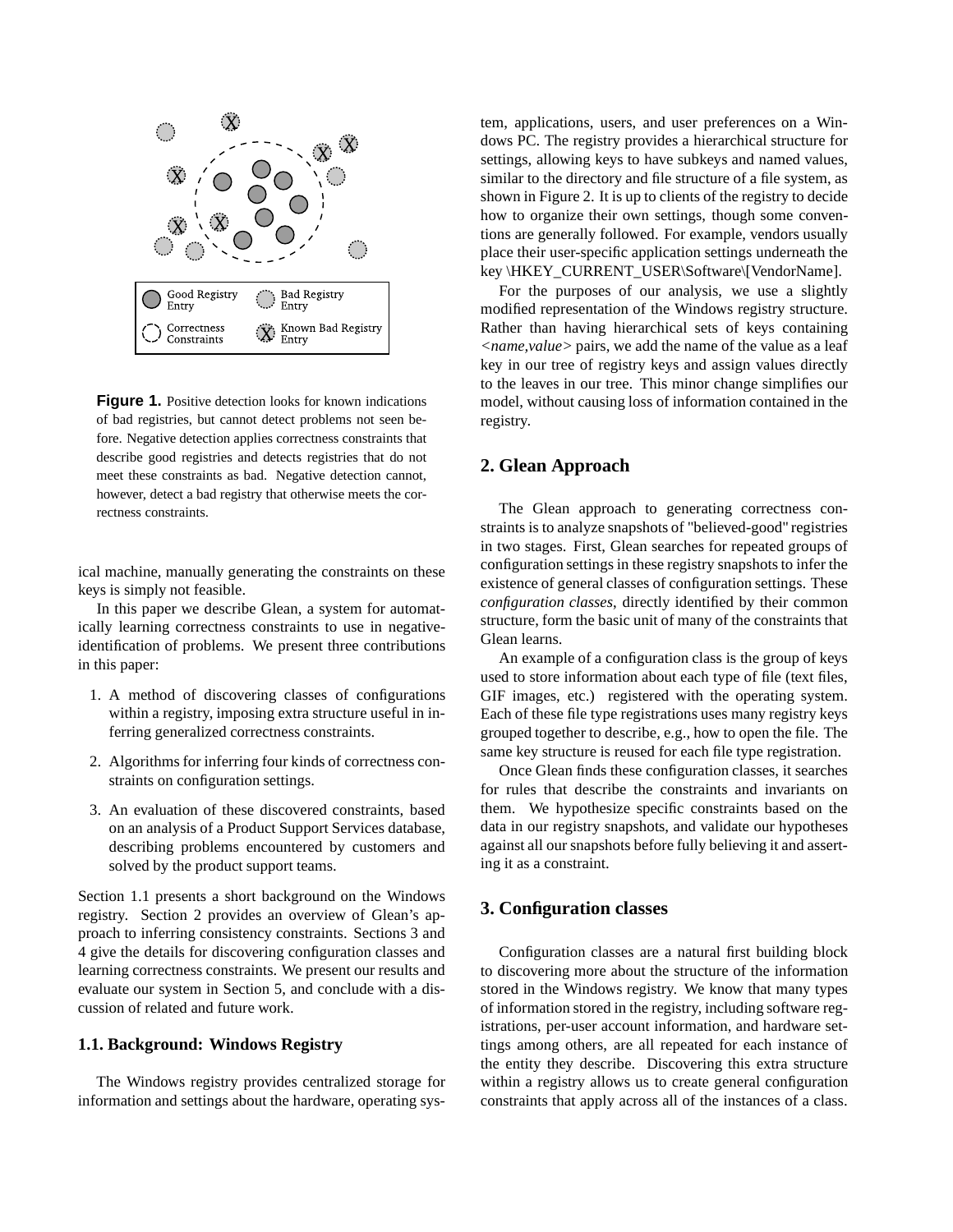

**Figure 2.** Some of the hierarchical keys and values in a typical Windows registry. HARDWARE, SECURITY and SYSTEM are among the top-level keys, and each has several subkeys (though only SYSTEM is expanded to show its subkeys in this view). ClassGUID is the name of a value, and {4D36E97B...} is the actual content of that value.

We look for repeated groups of configuration settings that share a common hierarchical structure: two items in a configuration belong to the same class if more than a threshold amount of their substructure is identical.

Note that configuration classes ignore the ancestors of a key in the hierarchy. That is, whether or not two keys are in the same location in the hierarchy does not affect our decision to put the keys together in a configuration class. Basing our decision only on the substructure of keys allows us to define a finer-granularity of class and also allows us to detect configuration classes that are spread out across the registry in separate user accounts, backups of parts of the registry, etc.

The rest of this section describes how we discover configuration classes, name and describe the class, and how we name instances of these classes.

#### **3.1. Class discovery algorithm**

Glean uses data-clustering to infer additional structure about the keys and values stored in the registry. Data clustering algorithms are unsupervised learning algorithms that organize sets of objects by grouping together similar objects, as measured by some similarity or distance metric. In this context, data clustering can identify configuration classes by grouping together configuration settings with similar structures.

Our Glean prototype uses a hierarchical, bottom-up clustering method using arithmetic averages (UPGMA) and calculates the distances between clusters based on the simple convex average metric [7, 6]. We stop clustering when we meet a threshold distance. The complete algorithm for discovering configuration classes and extracting names for them is shown in Algorithm 1. The first step (before the data clustering is applied), is to filter out keys with little substructure. This filters out keys, such as leaf-nodes in the hierarchy of registry keys, with so little structure that they are unlikely to be part of a configuration class.

Once we have initialized each key into its own unary cluster, we begin running our data clustering algorithm. The findClosestClusters() function searches for and returns the two clusters closest to each other. We merge that pair together, and add the combined cluster to our set of clusters. Once we have merged all clusters less than a threshold distance apart, we stop. At this point, the resulting clusters larger than minclustersize are our discovered configuration classes.

| <b>Algorithm 1</b> Algorithm for data clustering and naming               |
|---------------------------------------------------------------------------|
| load registry $R$                                                         |
| $clusters = \{k   k \in R,   k.subkeys  \geq minsubkeys\}$                |
| {ignore keys that have too little substructure}                           |
| loop                                                                      |
| $pair = findClosestClusters(clusters)$                                    |
| <b>if</b> pair.distance $\leq$ threshold distance <b>then</b>             |
| clusters. remove(pair)                                                    |
| $newcluster = merge(pair)$                                                |
| clusters.add(newcluster)                                                  |
| else                                                                      |
| exit loop                                                                 |
| end if                                                                    |
| end loop                                                                  |
| <b>for all</b> c s.t. $c \in clusters,  c  \geq minclustersize$ <b>do</b> |
| {loop through resulting configuration classes}                            |
| $name_c = \{s   \forall k \in c, s \in k.subkeys\}$                       |
| end for                                                                   |

The last step of the procedure is to extract the common substructure of the keys in each cluster as the name of the configuration class. To double-check that this class name is appropriate, we can verify that all or almost all of the keysin the registry snapshot that match this substructure are within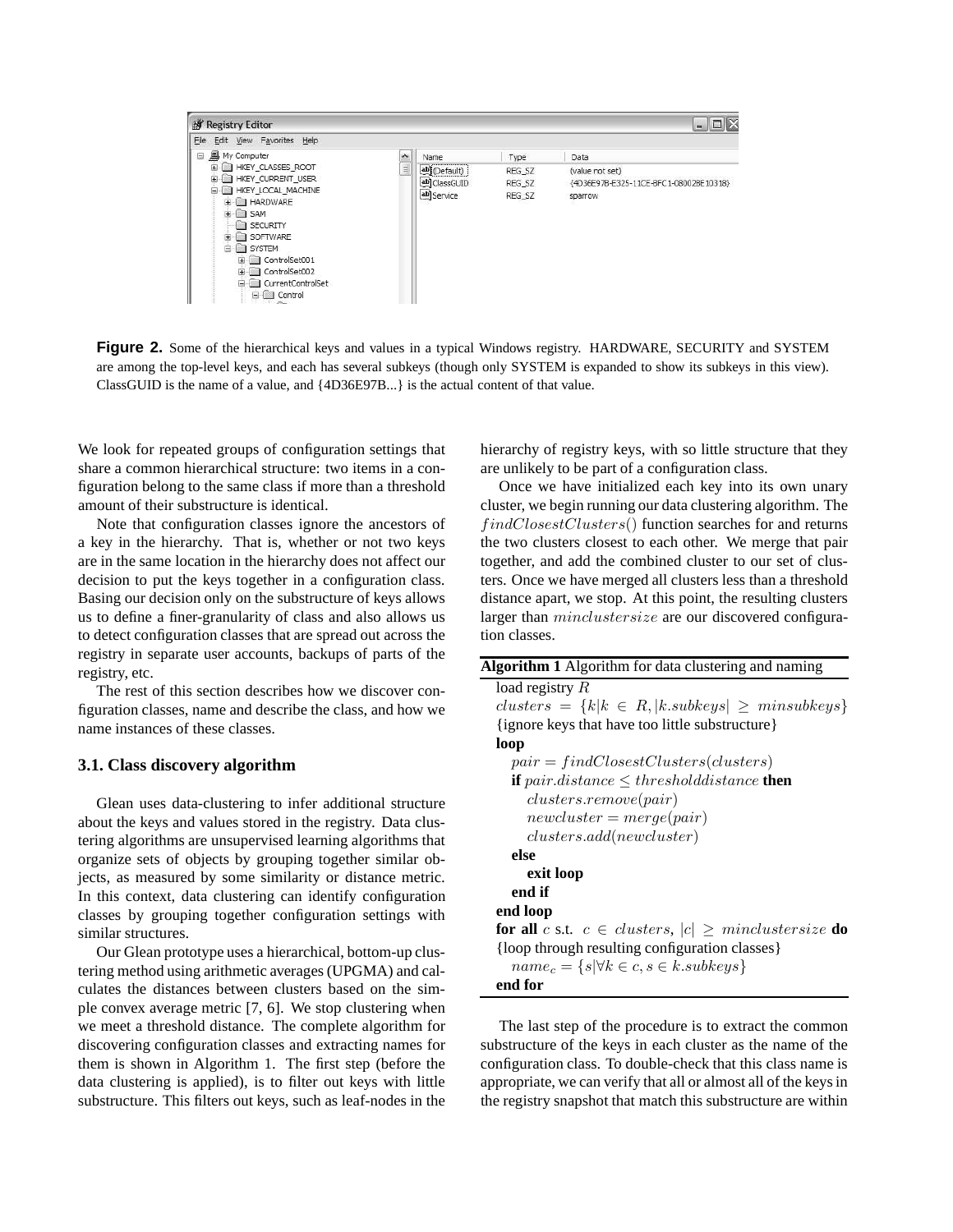

**Figure 3.** By looking at the hierarchical difference in the names of the keys shown here, we can infer that  $hklm$ , Software, Classes, and interface are not identifying names, and that the strings on the level of BF95...AAA4F are.

the discovered cluster.

A more sophisticated naming system might only use those features which differentiate this class from others, in effect, reducing the size of the name without reducing its efficacy. Though this would be more efficient, our experiments have not yet warranted this complexity.

#### **3.2. Naming instances**

Once we have discovered the configuration classes, it is useful to also know how to name instances of registry keys within the class. This is especially important as we look for references to instances of this configuration class in Section 4.3. We can determine a superset of identifying strings by looking at the differences in the hierarchical key names. Figure 3 shows an example of this process. Here, we look at three keys that differ only in their last elements, presenting us with an obvious identifier for each key.

The problem of determining the identifying keys becomes more difficult when the configuration class is spread out across the registry in different locations in the hierarchy. For example, completely identifying user-specific config settings often requires using both the user's ID string, and a randomized ID together. One example is the configuration class formed by the keys:

\hku\S...797\....\shellnoroam\bags\55\shell \hku\S...797\....\shell\bags\8\shell \hku\S...451\....\shell\bags\3\shell

Using our heuristic of looking at the branchpoints in the tree represented by these keys, we see that the total set of identifying strings is  $\{S...797, S...451, shell noroam, shell, 55, 8, 3\}.$ 

In this example, the first branchpoint represents the user ID, and the final branchpoint is an identifying number. Together with the middle branchpoint, this creates a likely superset of the identifiers for a key. We call this a superset because it is possible that some of the branchpoints in the hierarchy may not actually be necessary to uniquely identify the keys. For instance, the difference between keys with shell and shellnoroam in the above example may not be significant. Unfortunately, without more information, we cannot determine which of these identifying strings are irrelevant, so we include them all.

## **4. Generating hypotheses**

Once Glean has found the configuration classes in a registry, the next step is to search for the correctness constraints placed on the registry. Glean looks for both *internal* constraints that describe the valid structure of the values inside an instance of a configuration class, and the *external* relationships across configuration classes and arbitrary keys in the registry. In this section, we describe four kinds of constraints and how to generate them: size constraints, value constraints, reference constraints, and equality constraints.

Glean's general strategy for discovering these constraints is to first start with a template rule that describes the form of the constraint. Then Glean iterates over the sample registry snapshots and the discovered configuration classes and fills in the template to generate a hypothesis for a constraint. Glean validates this hypothesis against the data in each of the snapshots to ensure that it meets our confidence thresholds and either accepts or rejects the hypothesis as a valid constraint.

#### **4.1. Size constraint**

The size constraint specifies that, within a given configuration class, the value of a subkey always has a fixed size. This constraint is an example of an internal constraint, as it only refers to the structure within a single configuration class. Intuitively, the size constraint is likely to describe configuration settings that take a fixed form, even when the values of the form vary.

The template for a size constraint is " $\forall i \in \mathbb{R}$  $C, |i.subkey| = x$ ", for a given size x and configuration class C. Using Algorithm 2 and a set of registry snapshots, Glean hypothesizes possible size constraints.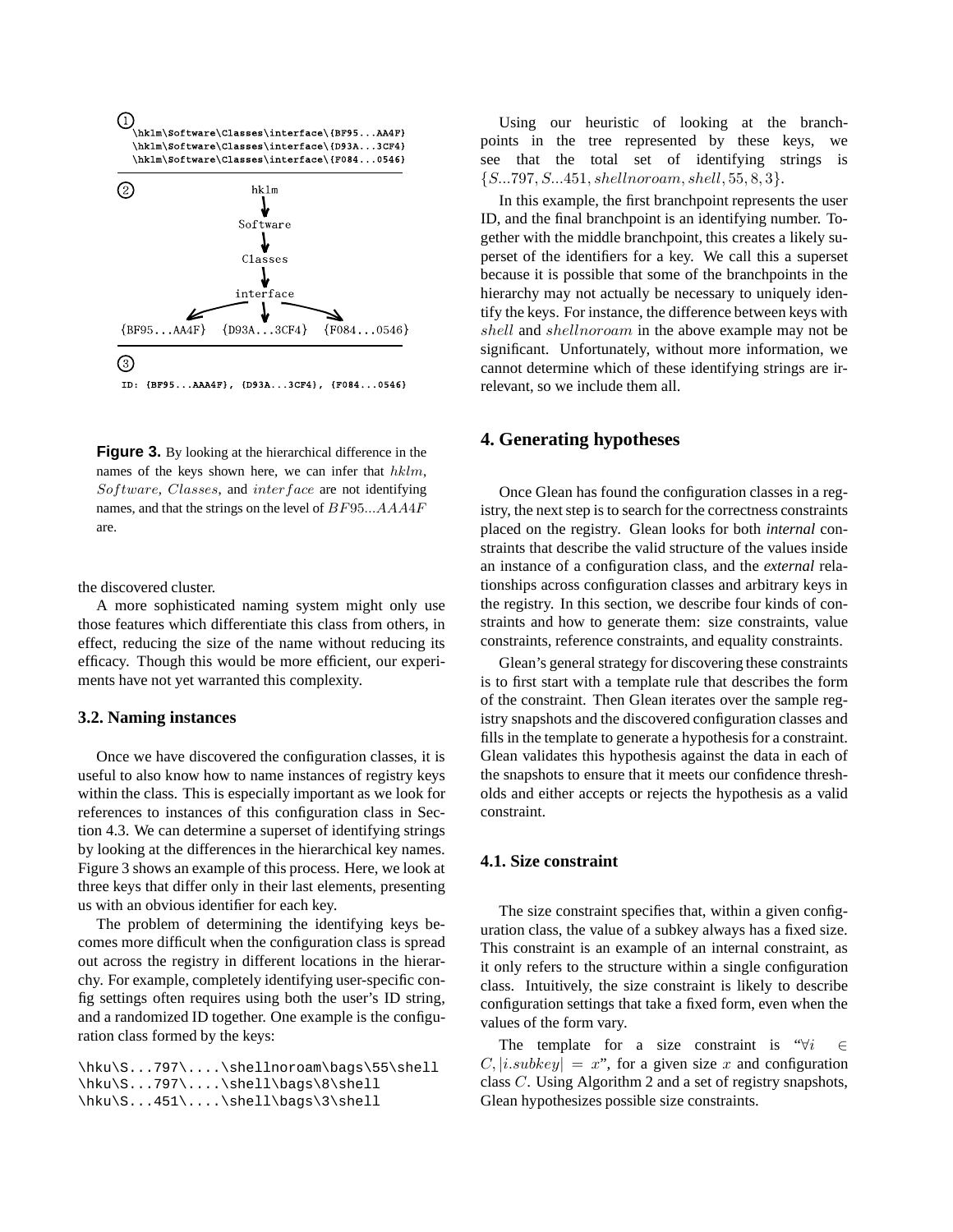**Algorithm 2** Inferring size constraints

**for all** c s.t.  $c \in set$  of configuration classes **do for all** subkey s.t. subkey  $\in$  name<sub>c</sub> **do if**  $∃x$  s.t.  $∀k ∈ c, |k.subkey → value| = x$  **then** {Found hypothesis} **propose**  $|c.subkey \rightarrow value| = x$ **end if end for end for**

#### **4.2. Value constaint**

The value constraint is an internal constraint that declares that, within a configuration class, the value of a subkey always takes on one of a small set of values. For example, a value constraint easily describes situations where a key represents an option setting, such as a choice between TRUE and FALSE.

The template for a value constraint is " $\forall i \in C, i.s \in$  ${x_1, x_2, ..., x_n}$ " for a small set of values X, a subkey s and configuration class C. To fill this template, Glean looks at all instances of a given type across our sample registries, and, for each subkey within the structure, sees what possible values it has. If the number of values is much less than the number of samples, Glean forms the appropriate hypothesis. In our implementation, we use  $i < lg(n)$  as the threshold for determining whether  $i \ll n$ . Algorithm 3 summarizes this procedure.

| <b>Algorithm 3</b> Discovering values constraints                            |
|------------------------------------------------------------------------------|
| <b>for all</b> c s.t. $c \in set of configuration classes$ <b>do</b>         |
| <b>for all</b> subkey s.t. subkey $\in$ name <sub>c</sub> do                 |
| <b>if</b> $ unique(i.subkey \rightarrow value i \in c)  \ll  c $ <b>then</b> |
| {Found hypothesis}                                                           |
| <b>propose</b> c.subkey $\in$ unique( <i>i.subkey</i> $\rightarrow$          |
| $value$ $ i \in c$                                                           |
| end if                                                                       |
| end for                                                                      |
| end for                                                                      |

Currently, Glean only looks for constraints that limit registry values to one of a small number of enumerable values, and does not attempt to discover constraints that limit values to being within a continuous range of values, such as real values between [0, 1.0).

#### **4.3. Reference constraint**

The reference constraint is an external constraint, and specifies that a particular key in the registry must always reference an instance of a particular configuration class. For example, a default printer setting should name the configuration settings for a printer registration.

The template for a reference constraint is " $k \in \mathbb{R}$  $ID(i)|i \in C$ ", for some configuration class C, and where  $ID(i)$  is the set of strings identifying the instance i of the configuration class C. Algorithm 4 shows how Glean infers a hypothesis from this template. Glean first creates a hashtable of all the values in the registry. As it adds the values to the hashtable, Glean does some preprocessing of the values, such as lower-casing all strings, to better match registry semantics. Glean also filters out any values that are too small, under the belief that values such as "1" are so common that they are more likely to generate false-positives than true constraints. Glean then iterates over the configuration classes in the registry, and makes a list of all the keys whose values match one of the instances of the configuration class.

While our internal constraints take advantage of the fact that most configuration classes are repeated many times sometimes thousands of times—to provide a high confidence in a hypothesis, our external constraints only have one sample per registry snapshot. Because of this lower sampling, it is that much more important to cross-validate reference constraints across many registry snapshots. Our implementation of Glean hypothesizes reference constraints for registry snapshot being analyzed, then creates the final constraint only if the reference constraint exists in all of the snapshots.

| <b>Algorithm 4</b> Discovering reference constraints                              |
|-----------------------------------------------------------------------------------|
| Put all values in registry into a hashtable t s.t. $t[v] = \{$                    |
| all keys with value $v$ }                                                         |
| <b>for all</b> c s.t. $c \in set of configuration classes$ <b>do</b>              |
| <b>for all</b> id s.t. $\exists i \in c$ , id $\in ID(i)$ <b>do</b>               |
| <b>if</b> $ t(id   > 0$ <b>then</b> {Found hypotheses}                            |
| $\forall k \in t[i,d]$ , propose $\exists i \in c$ s.t. $k \rightarrow value \in$ |
| ID(i)                                                                             |
| end if                                                                            |
| end for                                                                           |
| end for                                                                           |

#### **4.4. Equality constraint**

The equality constraint specifies that a set of keys in the registry must always have the same value, though it does not constrain what that value may be. The equality constraint is an external constraint, and is the only one of our correctness constraints that does not refer explicitly to configuration classes.

To discover equality constraints, Glean simply puts all the registry keys in a registry snapshot into a hashtable, hashed by their values. As in the previous subsection, Glean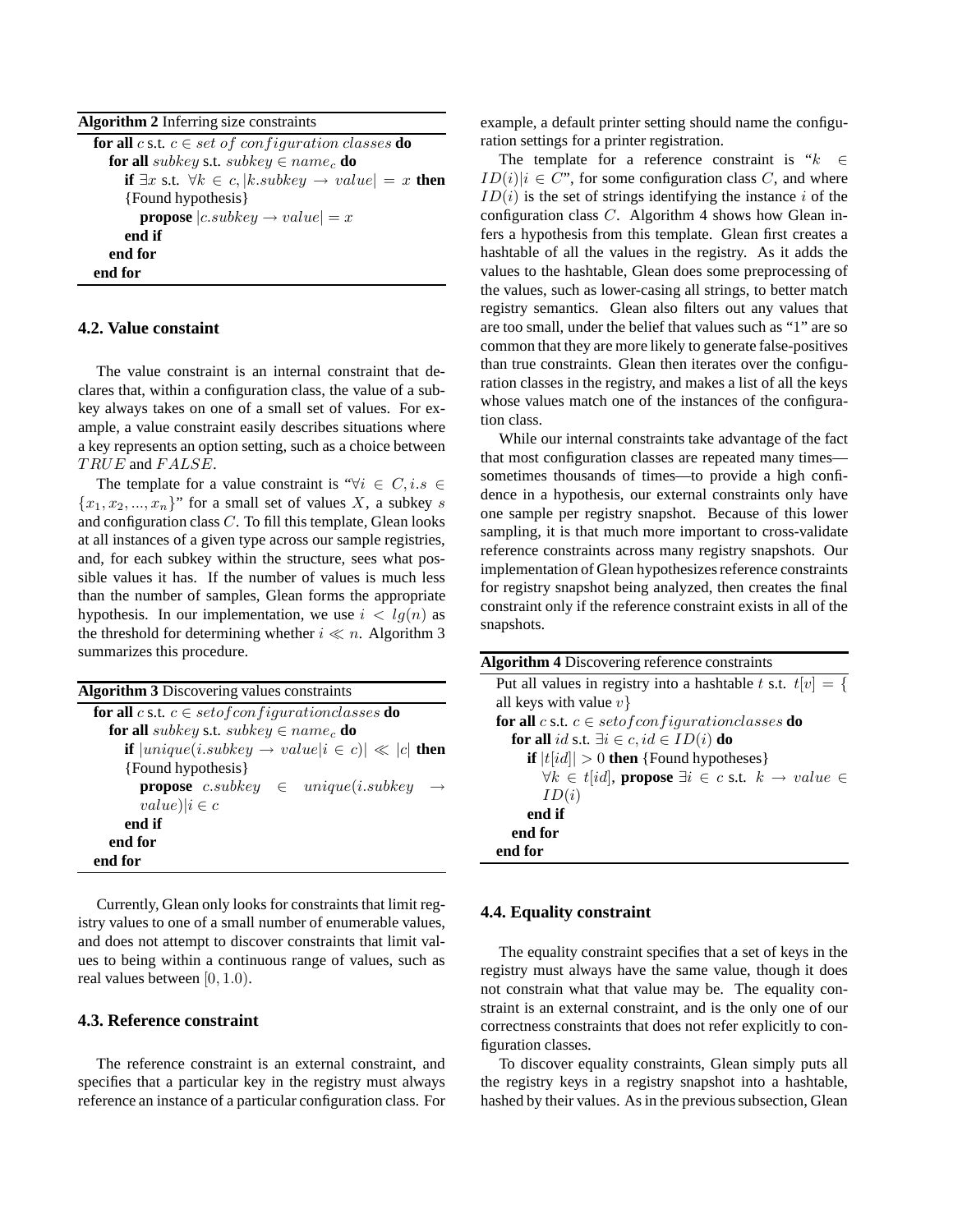lower-cases strings as it places them in the hashtable, since many values, like hostnames and usernames in Windows, are case-insensitive. Again, Glean also filters out small values to avoid false matches. Glean then iterates over the hashtable, looking at all keys with a common value, and hypothesizes that any set of keys whose values are identical should always be equal to one another. Algorithm 5 summarizes this procedure.

To create a cross-validated equality constraint, Glean iterates over the hypotheses from one registry snapshot, and looks for mostly-identical hypotheses among the hypotheses from the other registry snapshots. Glean then intersects the keys on the left-hand-side of these equality constraint hypotheses to create a final equality constraint. If Glean cannot find similar hypotheses in each of the other snapshots, then it invalidates the hypothesis.

| <b>Algorithm 5</b> Discovering equality constraints                           |  |
|-------------------------------------------------------------------------------|--|
| Put all values in registry into a hashtable t s.t. $t[v] = \{$                |  |
| all keys with value $v$ }                                                     |  |
| <b>for all</b> v s.t. $t[v] \neq \emptyset$ <b>do</b>                         |  |
| <b>propose</b> $\exists x$ s.t. $\forall k \in t[v], k \rightarrow value = x$ |  |
| end for                                                                       |  |

## **5. Evaluation**

We have built a prototype of Glean in C#, and use it to analyze eight registry snapshots from different Windows XP machines. All these machines were desktop deployments. Each of these registries had about 200,000 keys. Each of the performance numbers presented in this section is the mean of 3 successive runs of Glean on a 2GHz Intel Pentium IV machine with 500MB of memory.

#### **5.1. Discovering configuration classes**

The first step of our analysis of the Windows registry, discovering the configuration classes, began by filtering out registry keys with little substructure. This step left between 25,000 and 31,000 keys in each of our registry snapshots for us to analyze. We merged these keys into (on average) 1600 clusters. Only 1500 keys of the 25,000 were unique enough that they did not fall into any of our discovered clusters.

These 1600 clusters varied greatly in size, with the plurality of clusters having a small size (half contained only two keys), while the largest cluster had over 5500 keys grouped together. The mean size of the cluster was 15 keys; the median size was 6 keys. The largest class is identified by the signature:

(Default) TYPELIB

#### PROXYSTUBCLSID32 PROXYSTUBCLSID

and maps to the keys in the location \HKLM\Software\CLASSES\INTERFACE\\*. This location is where COM interfaces are registered, and these keys map interface identifies to the 16-bit and 32-bit versions of their interface libraries.

At this same location, we also discover a slightly different configuration class. The class defined below has 1700 instances. Even though it is stored at the same location, it differs significantly from the above. This configuration class represents 32-bit interfaces that do not provide a 16 bit interface library:

```
(Default)
PROXYSTUBCLSID32
NUMMETHODS
```
Other interesting configuration classes Glean discovers includes the file type registrations for video files (AVI, WMV, ASX, MPEG, ...), which is discovered as a class separate from the registrations for most image files (.GIF, .TIF, .JPEG, ...) and other formats. Glean also finds separate configuration class for each of <trust settings for various security certificates>, <security settings for different Internet zones>, <hotfix patch descriptions>, and many others. Continued spot-checking of the configuration classes Glean discovers shows us that the settings Glean discovers make intuitive sense.

For the rest of this paper, we arbitrarily chose the configuration classes discovered in one of our registries as the "canonical set" of classes to use when analyzing all our registries. Though we would have preferred to generate a canonical set by merging the configuration classes of many registries, time constraints kept us from implementing this feature.

Including the I/O time to read the registry snapshot and write the configuraton clusters to disk, generating these configuration clusters takes 4 minutes. The main resource constraint on our prototype is its unoptimized memory usage it easily uses several hundred megabytes of memory to cluster the keys in a registry snapshot.

#### **5.2. Generating constraints**

After generating our configuration classes, we analyzed our registry snapshots to infer size, value, reference, and equality constraints. All together, Glean discovered 2785 size, 2706 value, 672 reference, and 1859 equality constraints.

Both kinds of internal constraints were generated and validated across three registry snapshots. Due to functional limitations of our initial prototype, the external constraints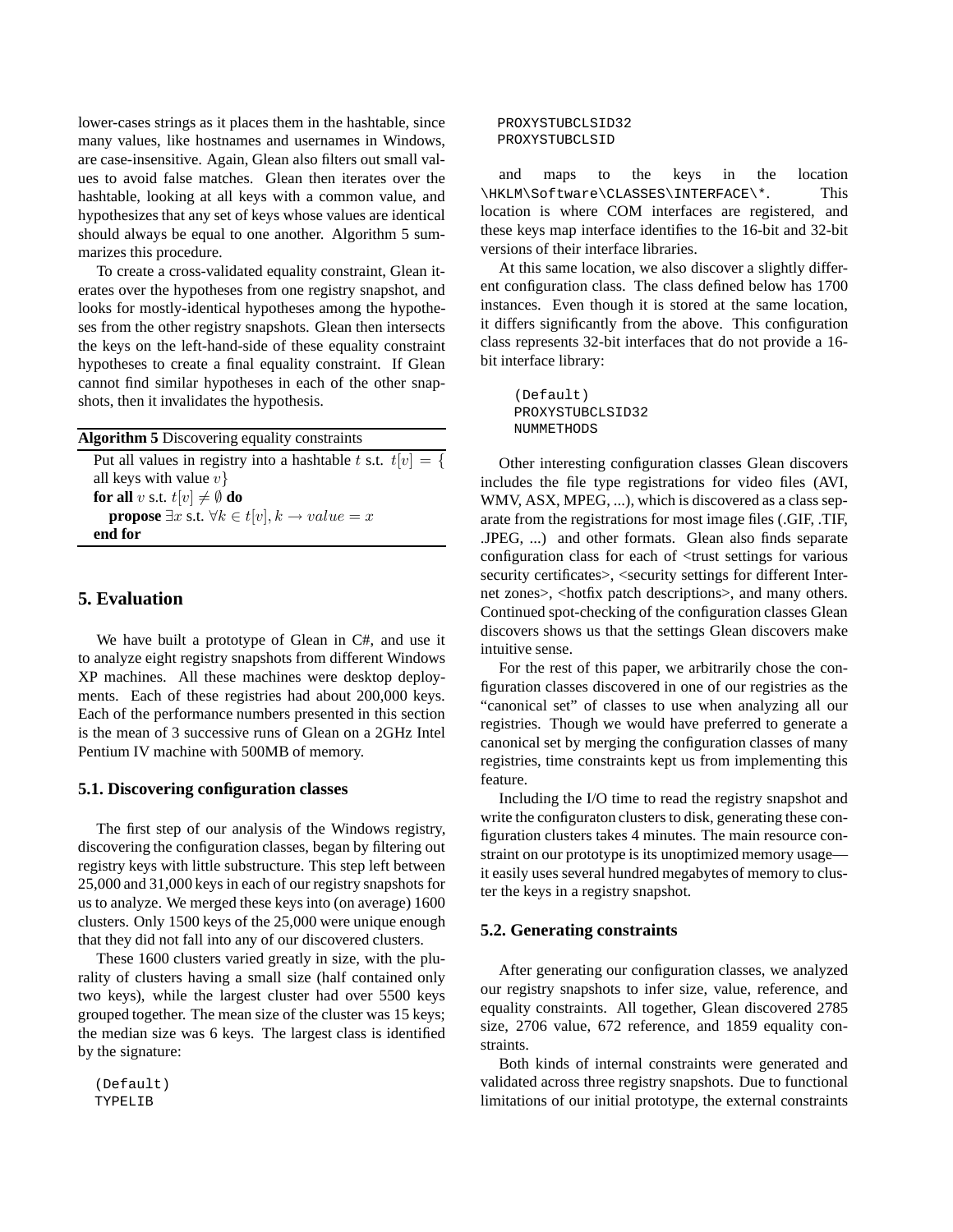were generated from the analysis of a single registry, meaning they are less likely to generalize well across registries. Our prototype takes 3min 40sec to generate and validate the internal constraints, and 56sec to generate the external constraints.

Of the size constraints, 238 were rules declaring that the value of a key must be empty (size=0). Some of the more notable size constraints found included that the CLSID subkeys (an abbreviation for the class id used to reference to COM objects) of most configuration classes had a size of 38, the correct length of a COM ID. Similar size constraints were found on keys that used different names, such as EV ENT CLASS APPLICATIONID, APPID, and CLASSGUID, to refer to class ids. Whereas a manually created constraint would likely only have looked for the well-known CLSID and would have missed these others, Glean found all these automatically.

The value constraints show how Glean can infer clear and useful constraints on configuration settings. In one set of keys, located at \hklm\System\controlset\*\services\\*, Glean discovers that the TY PE subkey must have a value of 16 or 32, clearly refering to a distinction between 16-bit and 32-bit services. Glean also correctly generates value constraints on the perceived type and content type (or mime type) of the configuration classes for the various file type registrations described above. Glean correctly limits the video file types to being perceived as video files, and makes similar constraints on image files, audio files, compressed files, etc.

Among the reference constraints that Glean finds is one that declares that various "shell extensions" keys (that declare how files are opened in the Windows graphical interface) be limited to a class of COM registrations that provide details on context menu handlers, icon handlers, and other signatures of COM objects that are capable of handling file-related actions. Included among the equality constraints that Glean finds are all the various keysthat store the hostname of a machine. Glean also discovers many registry keys that store user names.

We found that almost all of the constraints that we inspected to be reasonable. But, there are corner cases that cause Glean to behave poorly. For example, if a set of default user preferences is replicated within a registry, once for each user of the machine, it can quickly pass the required threshold of support to generate a rule that incorrectly constraints these preferences.

In particular, Glean is also vulnerable to poor sampling among its registry snapshots. For example, if Glean is fed registry snapshots from machines that do not have a particular application installed, Glean will obviously not be able to generate any constraints on that application's configuration settings. Worse, if Glean is fed bad registry snapshots, it can generate constraints that are too loose, and fail to detect problems. For now, the solution is to carefully choose the snapshots that Glean bases its constraints on, though the long-term approach is to scale up Glean's analysis techniques to analyze many more registry snapshots at once and/or use representative sampling of registries, and assume only that *most* of the snapshots are correct.

#### **5.3. Detecting real errors**

To evaluate Glean's ability to detect real configuration errors, we analyze a database of 43 serious registry problems gathered by the Strider project from Microsoft's Product Support Services knowledge base and e-mail case logs on customer issues and solutions. For each of these configuration errors, our database includes the offending registry key; whether the key's existence, absence, or an invalid value causes the error; and natural language descriptions of the symptoms and solution to the problem. Unfortunately, this database does not include enough information for us to determine the configuration class of the offending registry key. Instead, we rely on the configuration class of the key as found in our own registry snapshots. If the key does not appear in our snapshot, we pessimistically assume that Glean would not be able to determine the configuration class.

We evaluate each of these configuration errors against Glean's discovered consistency constraints. Overall, Glean successfully detects 33% (14/43) of these errors, with several being detected by multiple constraints. Our most successful constraint is the equality constraint, which detected 13 of these configuration problems. The size and enumeration constraints each detected 4 errors and the reference constraint detected 1.

The configuration errors that Glean's constraints did not catch fell largely into two categories. The first category of errors Glean missed were errors that added or removed keys to the registry but did not affect the value stored in a key. As Glean's constraints are mostly value-oriented, they did not notice these structural changes. This result indicates that a fruitful direction of future work would be to generate constraints on the sub-structure of keys. In a preliminary analysis, we find that if Glean had included a simple constraint that the configuration class of a key be stable over time, Glean would have detected 44% of these configuration errors.

The second category of errors Glean missed were those that changed the value of keys with unknown configuration classes. Part of this problem lies in our pessimism in assigning our configuration classes to the problem keys in our database. Glean would have detected several more errors if we had, for example, optimistically assigned configuration classes to new keys based on their location in the registry's hierarchy of keys. As discussed previously, a larger problem exists when Glean's training set comes from machines with-